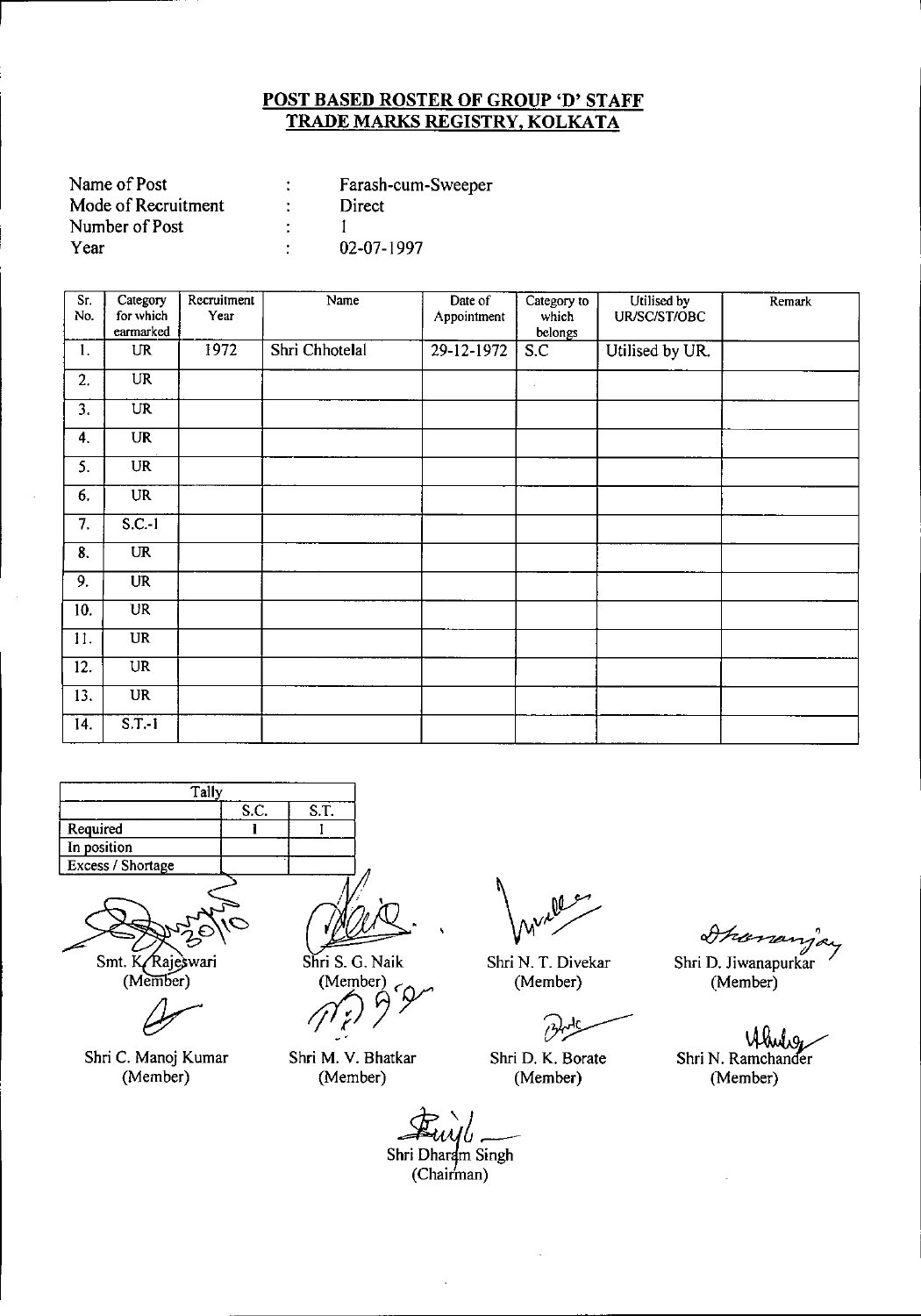| Name of Post        | Farash-cum-Sweeper |
|---------------------|--------------------|
| Mode of Recruitment | Direct             |
| Number of Post      |                    |
| Year                | 31-12-1997         |

| Sr.<br>No.        | Category<br>for which  | Recruitment<br>Year | Name           | Date of<br>Appointment | Category to<br>which | Utilised by<br>UR/SC/ST/OBC | Remark |
|-------------------|------------------------|---------------------|----------------|------------------------|----------------------|-----------------------------|--------|
|                   | earmarked              |                     |                |                        | belongs              |                             |        |
| 1.                | UR                     | 1972                | Shri Chhotelal | 29-12-1972             | S.C                  | Utilised by UR.             |        |
| 2.                | <b>UR</b>              |                     |                |                        |                      |                             |        |
| 3.                | $\overline{\text{UR}}$ |                     |                |                        |                      |                             |        |
| 4.                | $\overline{UR}$        |                     |                |                        |                      |                             |        |
| 5.                | <b>UR</b>              |                     |                |                        |                      |                             |        |
| 6.                | <b>UR</b>              |                     |                |                        |                      |                             |        |
| 7.                | $S.C.-1$               |                     |                |                        |                      |                             |        |
| 8.                | $\overline{UR}$        |                     |                |                        |                      |                             |        |
| 9.                | UR                     |                     |                |                        |                      |                             |        |
| $\overline{10}$ . | <b>UR</b>              |                     |                |                        | $\cdot$              |                             |        |
| 11.               | <b>UR</b>              |                     |                |                        |                      |                             |        |
| 12.               | <b>UR</b>              |                     |                |                        |                      |                             |        |
| 13.               | <b>UR</b>              |                     |                |                        |                      |                             |        |
| 14.               | $S.T.-1$               |                     |                |                        |                      |                             |        |



Smt. K Rajeswari  $(M<sub>ember</sub>)$ 

Shri C. Manoj Kumar (Member)

,. Shri S. G. Naik

(Member)

*;jfJ:JY (f*

Shri M. V. Bhatkar (Member)

Shri N. T. Divekar (Member)

Shri D. K. Borate (Member)

Ihan  $\overline{r}$   $\overline{r}$   $\overline{r}$ 

Sh ri D. Jiwanapurka (Member)

 $\vee$ Shri N. Ramchander (Member)

 $\mathcal{F}_{\text{unil}}$ Shri Dhamm Singh (Chairman)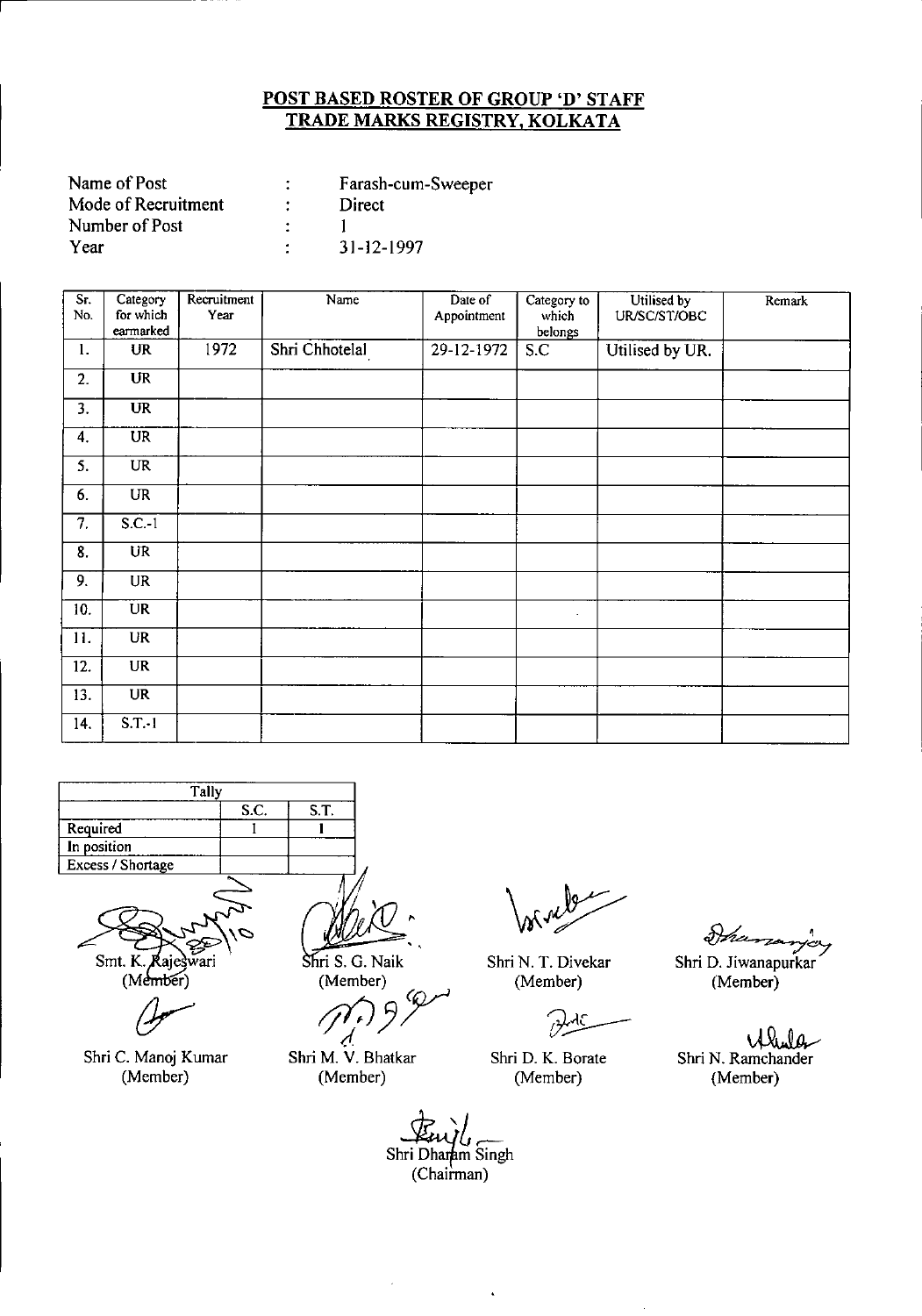| Name of Post        | Farash-cum-Sweeper |
|---------------------|--------------------|
| Mode of Recruitment | Direct             |
| Number of Post      |                    |
| Year                | 31-12-1998         |

| Sr.<br>No. | Category<br>for which<br>earmarked | Recruitment<br>Year | Name           | Date of<br>Appointment | Category to<br>which<br>belongs | Utilised by<br>UR/SC/ST/OBC | Remark |
|------------|------------------------------------|---------------------|----------------|------------------------|---------------------------------|-----------------------------|--------|
| 1.         | UR                                 | 1972                | Shri Chhotelal | 29-12-1972             | S.C                             | Utilised by UR.             |        |
| 2.         | <b>UR</b>                          |                     | ٠              |                        |                                 |                             |        |
| 3.         | $\overline{\text{UR}}$             |                     |                |                        |                                 |                             |        |
| 4.         | $\overline{\text{UR}}$             |                     |                |                        |                                 |                             |        |
| 5.         | <b>UR</b>                          |                     |                |                        |                                 |                             |        |
| 6.         | <b>UR</b>                          |                     |                | $\epsilon$             |                                 |                             |        |
| 7.         | $S.C.-1$                           |                     |                |                        |                                 |                             |        |
| 8.         | <b>UR</b>                          |                     | $\sim$         |                        |                                 |                             |        |
| 9.         | <b>UR</b>                          |                     |                |                        |                                 |                             |        |
| 10.        | $\overline{\text{UR}}$             |                     |                |                        |                                 |                             |        |
| 11.        | <b>UR</b>                          |                     |                |                        |                                 |                             |        |
| 12.        | <b>UR</b>                          |                     | $\cdot$        |                        |                                 |                             |        |
| 13.        | $\overline{\text{UR}}$             |                     |                |                        | $\sim$                          |                             |        |
| 14.        | $S.T.-1$                           |                     |                |                        |                                 |                             |        |



 $Smt. K. R$ 'агі

(Member)

Shri C. Manoj Kumar (Member)

Shri S. G. Naik (Member)

-1

Shri M. V. Bhatkar (Member)

Shri N. T. Divekar (Member)

Shri D. K. Borate (Member)

Granen

Shri D. Jiwanapurkar (Member)

Shri N. Ramchander (Member)

<del>74</del><br>10<br>(Ch **Fuyle**<br>Shri Dharam Singh  $(Chainman)$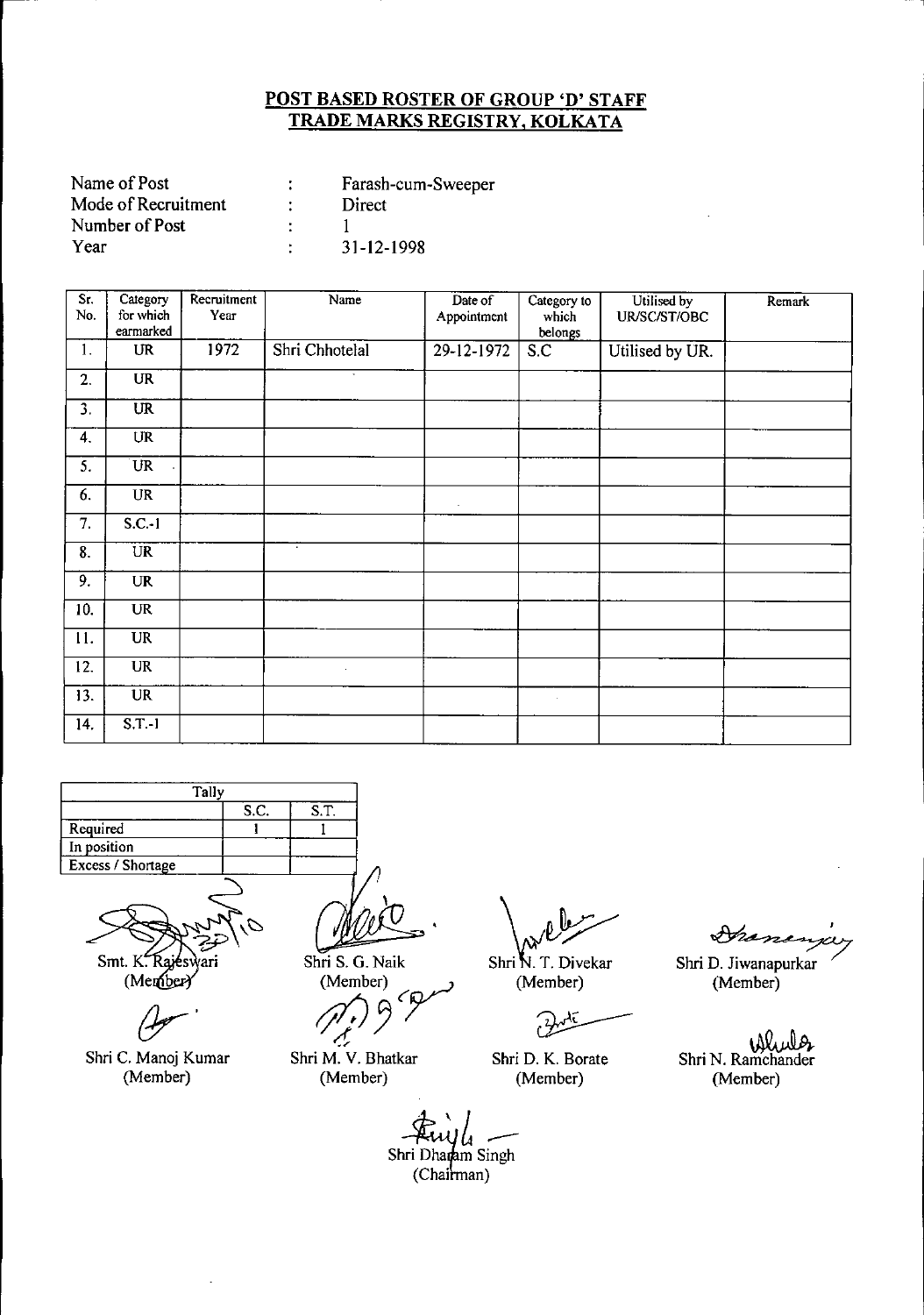| Name of Post        | Farash-cum-Sweeper |
|---------------------|--------------------|
| Mode of Recruitment | Direct             |
| Number of Post      |                    |
| Year                | $31 - 12 - 1999$   |

| Sr.<br>No.       | Category<br>for which  | Recruitment<br>Year | Name           | Date of<br>Appointment | Category to<br>which | Utilised by<br>UR/SC/ST/OBC | Remark |
|------------------|------------------------|---------------------|----------------|------------------------|----------------------|-----------------------------|--------|
|                  | earmarked              |                     |                |                        | belongs              |                             |        |
| $\mathbf{1}$ .   | UR                     | 1972                | Shri Chhotelal | 29-12-1972             | S.C                  | Utilised by UR.             |        |
| 2.               | $\overline{\text{UR}}$ |                     |                |                        |                      |                             |        |
| $\overline{3}$ . | $\overline{UR}$        |                     |                |                        |                      |                             |        |
| 4.               | <b>UR</b>              |                     |                |                        |                      |                             |        |
| 5.               | <b>UR</b>              |                     |                |                        |                      |                             |        |
| 6.               | <b>UR</b>              |                     |                |                        |                      |                             |        |
| 7.               | $S.C.-1$               |                     |                |                        |                      |                             |        |
| 8.               | <b>UR</b>              |                     |                |                        |                      |                             |        |
| 9.               | UR                     |                     |                |                        |                      |                             |        |
| 10.              | <b>UR</b>              |                     |                |                        |                      |                             |        |
| 11.              | UR                     |                     |                |                        |                      |                             |        |
| 12.              | <b>UR</b>              |                     |                |                        |                      |                             |        |
| 13.              | <b>UR</b>              |                     |                |                        |                      |                             |        |
| 14.              | $S.T.-1$               |                     |                |                        |                      |                             |        |



Smt. K. Kajesyvari

 $(Member)$ 

Shri C. Manoj Kumar (Member)

(Member)

**fi** S. G. Naik<br>(Member)<br>*1*<sup>*r*</sup>*f* 9 <sup>9</sup>

Shri M. V. Bhatkar (Member)

Shri N. T. Divekar (Member)

Shri D. K. Borate (Member)

Francy

Shri D. Jiwanapurkar (Member)

Shri N. Ramchander (Member)

Shri Dhamam Singh (Chairman)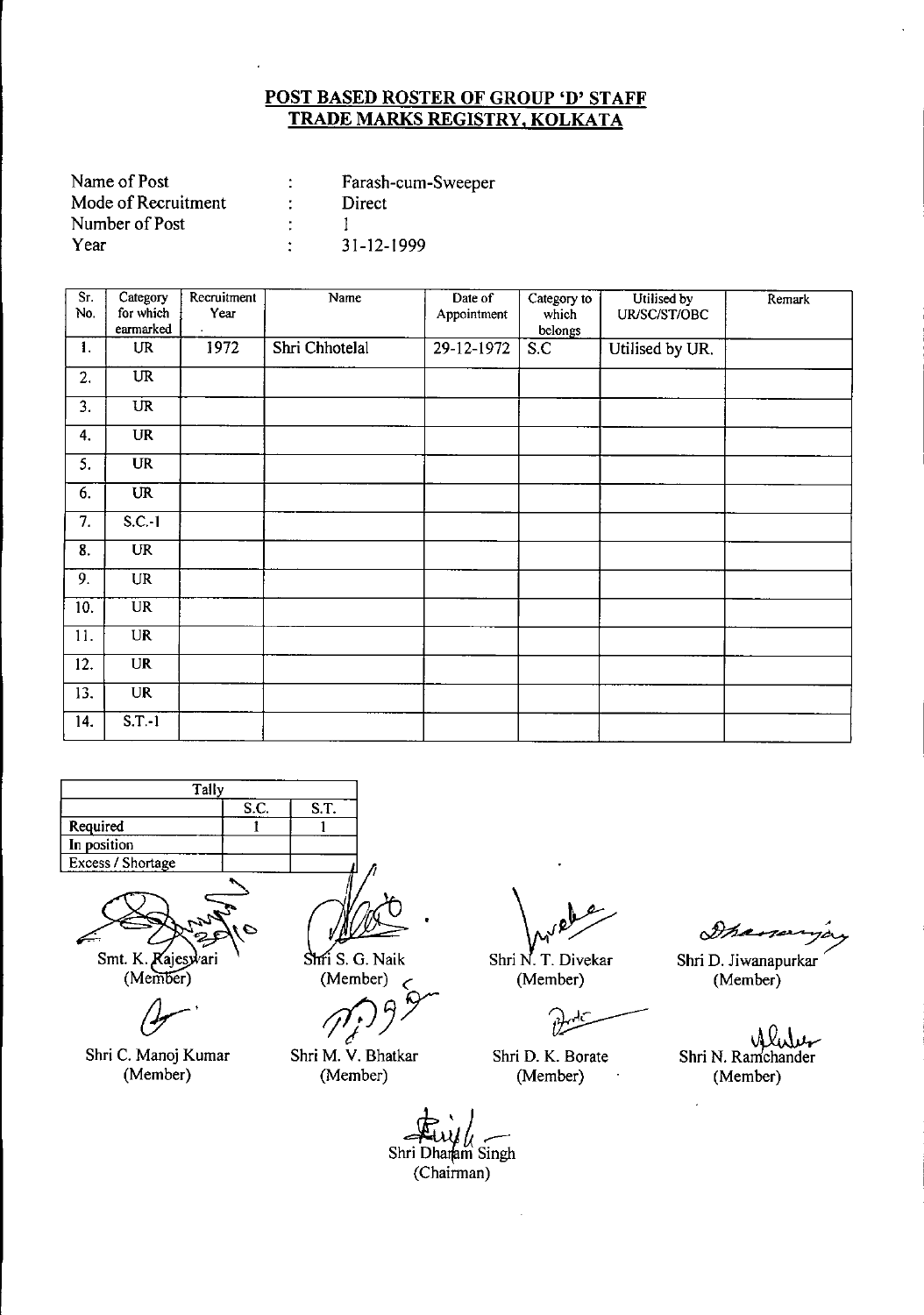| Farash-cum-Sweeper |
|--------------------|
| Direct             |
|                    |
| $31 - 12 - 2000$   |
|                    |

| Sr.<br>No.                | Category<br>for which  | Recruitment<br>Year | Name           | Date of<br>Appointment | Category to<br>which | Utilised by<br>UR/SC/ST/OBC | Remark                |
|---------------------------|------------------------|---------------------|----------------|------------------------|----------------------|-----------------------------|-----------------------|
| $\mathbf{a}$              | earmarked              |                     |                |                        | belongs              |                             |                       |
| 1.                        | UR                     | 1972                | Shri Chhotelal | 29-12-1972             | S.C                  | Utilised by UR.             | Vacated on 25-12-2000 |
| 2.                        | $\overline{\text{UR}}$ |                     |                |                        |                      |                             |                       |
| 3.                        | <b>UR</b>              |                     |                |                        |                      |                             |                       |
| 4.                        | $O.B.C.-1$             |                     |                |                        |                      |                             |                       |
| 5.                        | <b>UR</b>              |                     |                |                        |                      |                             |                       |
| 6.                        | <b>UR</b>              |                     |                |                        |                      |                             |                       |
| 7.                        | $S.C.-1$               |                     |                |                        |                      |                             |                       |
| $\overline{\mathbf{8}}$ . | $O.B.C.-2$             |                     |                |                        |                      |                             |                       |
| 9.                        | UR                     |                     |                |                        |                      |                             |                       |
| 10.                       | <b>UR</b>              |                     |                |                        |                      |                             |                       |
| 11.                       | <b>UR</b>              |                     |                |                        |                      |                             |                       |
| 12.                       | $O.B.C.-3$             |                     |                |                        |                      |                             |                       |
| 13.                       | <b>UR</b>              |                     |                |                        |                      |                             |                       |
| 14.                       | $S.T.-1$               |                     |                |                        |                      |                             |                       |

|                   | Tally |      |     |
|-------------------|-------|------|-----|
|                   | S.C.  | S.T. | OBC |
| Required          |       |      |     |
| In position       |       |      |     |
| Excess / Shortage |       |      |     |
|                   |       |      |     |

Smt. K. Rajeswari<br>(Member)

 $4$ 

Shri C. Manoj Kumar (Member)

Shri S. G. Naik

(Member)

C *t/lPJY*

Shri M. V. Bhatkar (Member)

*~* tri *(پنجل*<br>Shri Dhagam Singh (Chairman)

Shri N. T. Divekar (Member)

 $\gamma$ 

Shri D. K. Boraie (Member)

~'

Shri D. Jiwanapurkar (Member)

Shri N. Ramchander (Member)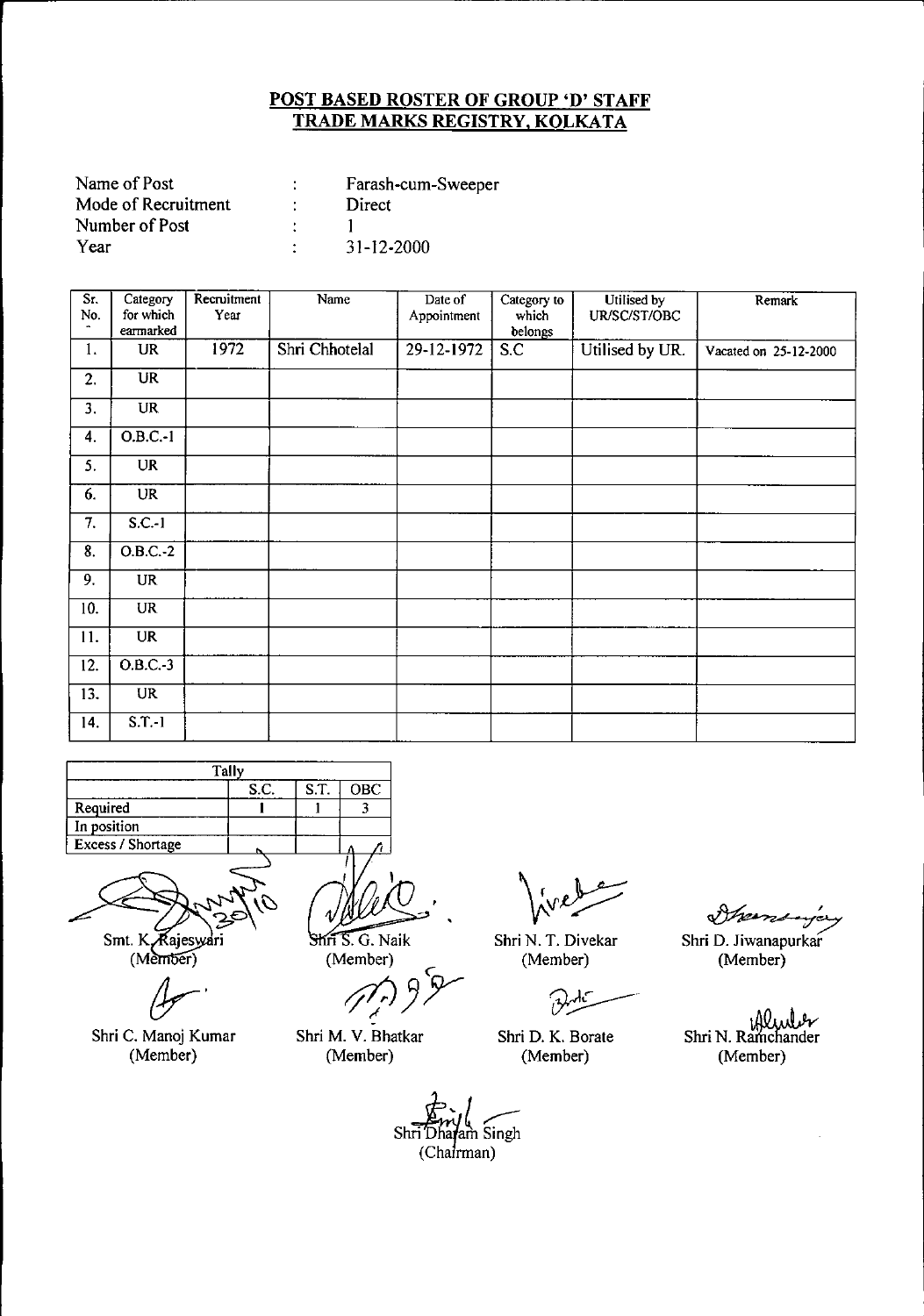| Name of Post        | Farash-cum-Sweeper |
|---------------------|--------------------|
| Mode of Recruitment | Direct             |
| Number of Post      |                    |
| Year                | $31 - 12 - 2001$   |

| Sr.<br>No.        | Category<br>for which  | Recruitment<br>Year | Name           | Date of<br>Appointment | Category to<br>which | Utilised by<br>UR/SC/ST/OBC | Remark                |
|-------------------|------------------------|---------------------|----------------|------------------------|----------------------|-----------------------------|-----------------------|
|                   | earmarked              |                     |                |                        | belongs              |                             |                       |
| 1.                | <b>UR</b>              | 1972                | Shri Chhotelal |                        |                      |                             | Vacated on 25-12-2000 |
| 2.                | <b>UR</b>              |                     |                |                        |                      |                             |                       |
| $\overline{3}$ .  | $\overline{\text{UR}}$ |                     |                |                        |                      |                             |                       |
| 4.                | $0.B.C.-1$             |                     |                |                        |                      |                             |                       |
| 5.                | $\overline{\text{UR}}$ |                     |                |                        |                      |                             |                       |
| 6.                | <b>UR</b>              |                     |                |                        |                      |                             |                       |
| $\overline{7}$ .  | $S.C.-1$               |                     |                |                        |                      |                             |                       |
| $\overline{8}$ .  | $O.B.C.-2$             |                     |                |                        |                      |                             |                       |
| 9.                | <b>UR</b>              |                     |                |                        |                      |                             |                       |
| 10.               | $\overline{\text{UR}}$ |                     |                |                        |                      |                             |                       |
| 11.               | <b>UR</b>              |                     |                |                        |                      |                             |                       |
| $\overline{12}$ . | $O.B.C.-3$             |                     |                |                        |                      |                             |                       |
| 13.               | <b>UR</b>              |                     |                |                        |                      |                             |                       |
| 14.               | $S.T.-1$               |                     |                |                        |                      |                             |                       |

|                   | Tally |      |     |
|-------------------|-------|------|-----|
|                   | S.C.  | S.T. | OBC |
| Required          |       |      |     |
| In position       |       |      |     |
| Excess / Shortage |       |      |     |

Smt. K. Rajeswar  $(Member)$ 

Shri C. Manoj Kumar (Member)

Shri S. G. Naik (Member)

(Member)<br> $(2)$ <sup>9</sup>

Shri M. V. Bhatkar (Member)

Shri N. T. Divekar (Member)

فينكرا

Shri D. K. Borate (Member)

*ob7~'7*

Shri D. Jiwanapurkar (Member)

Meube Shri N. Ramchander (Member)

Shri Dhafam Singh

 $(Cha'irman)$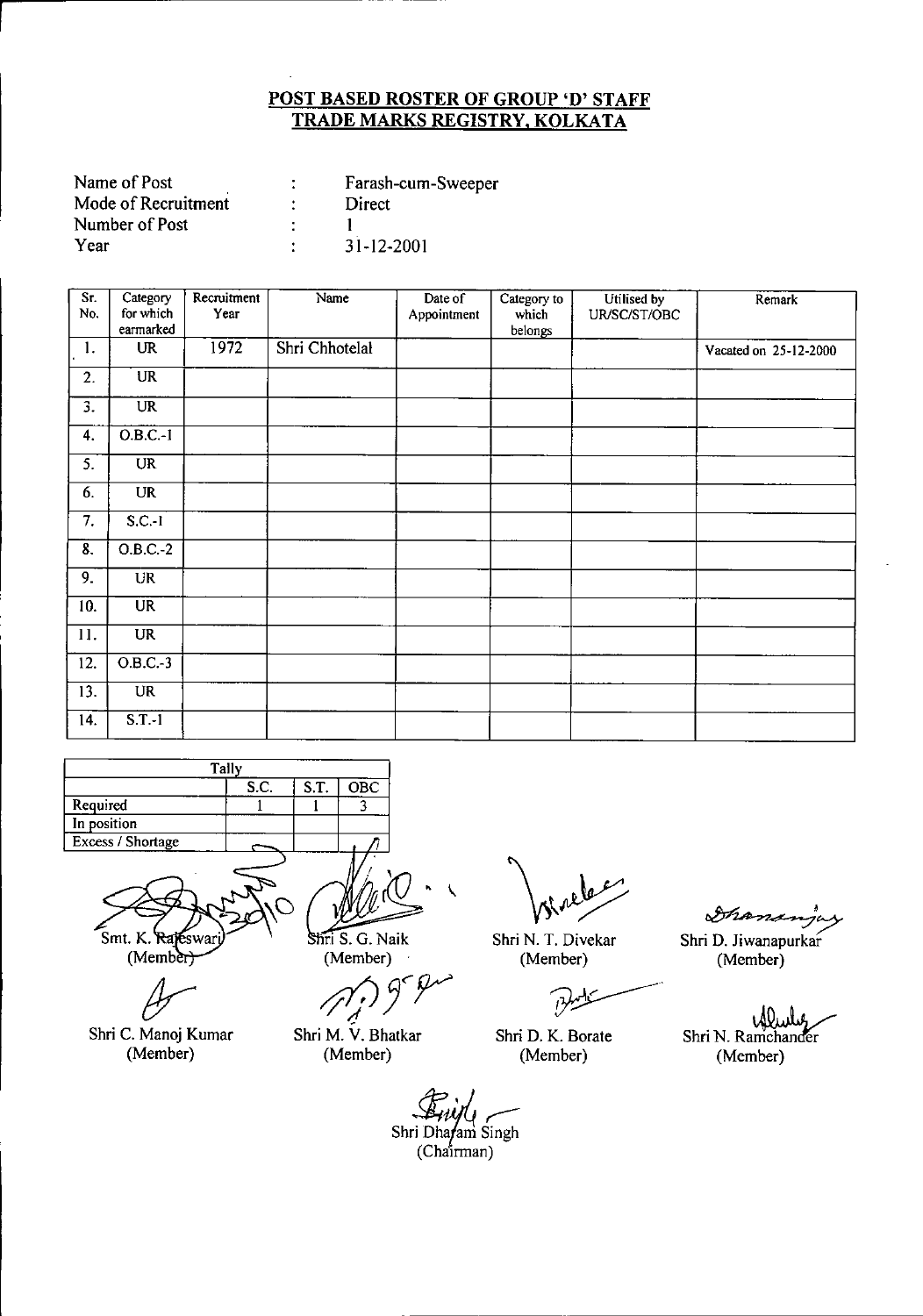| Name of Post        | Farash-cum-Sweeper |
|---------------------|--------------------|
| Mode of Recruitment | Direct             |
| Number of Post      |                    |
| Year                | $31 - 12 - 2002$   |

| $\overline{\mathsf{S}}$ r.<br>No. | Category<br>for which<br>earmarked | Recruitment<br>Year | Name           | Date of<br>Appointment | Category to<br>which<br>belongs | Utilised by<br>UR/SC/ST/OBC | Remark                |
|-----------------------------------|------------------------------------|---------------------|----------------|------------------------|---------------------------------|-----------------------------|-----------------------|
| 1.                                | <b>UR</b>                          | 1972                | Shri Chhotelal |                        |                                 |                             | Vacated on 25-12-2000 |
| 2.                                | <b>UR</b>                          | 2002                | Shri Girraj    | 01-05-2002             | S.C.                            | Utilised by S.C.            | Comp. appointment     |
| 3.                                | $\overline{\text{UR}}$             |                     |                |                        |                                 |                             |                       |
| 4.                                | 0.B.C.1                            |                     |                |                        |                                 |                             |                       |
| 5.                                | <b>UR</b>                          |                     |                |                        |                                 |                             |                       |
| 6.                                | <b>UR</b>                          |                     |                |                        |                                 |                             |                       |
| 7.                                | $S.C.-1$                           |                     |                |                        |                                 |                             |                       |
| 8.                                | O.B.C.2                            |                     |                |                        |                                 |                             |                       |
| 9.                                | <b>UR</b>                          |                     |                |                        |                                 |                             |                       |
| 10.                               | <b>UR</b>                          |                     |                |                        |                                 |                             |                       |
| 11.                               | <b>UR</b>                          |                     |                |                        |                                 |                             |                       |
| 12.                               | $0.B.C.-3$                         |                     |                |                        |                                 |                             |                       |
| 13.                               | $\overline{\text{UR}}$             |                     |                |                        |                                 |                             |                       |
| 14.                               | $S.T-1$                            |                     |                |                        |                                 |                             |                       |

|                   | Tally |      |     |
|-------------------|-------|------|-----|
|                   | S.C.  | S.T. | OBC |
| Required          |       |      |     |
| In position       |       |      |     |
| Excess / Shortage |       |      |     |

*<u>smt. K. Rajeswari</u>* 

Shri C. Manoj Kumar (Member)

Shri S. G. Naik

 $(Member)$ 

Shri M. V. Bhatkar (Member)

Shri N. T. Divekar (Member)

 $\mathcal{L}$ 

Shri D. K. Borate (Member)

 $\partial\!mathcal{H}$ 

Shri D. Jiwanapurkar/ (Member)

Shri N. Ramc iander (Member)

 $\overline{\phantom{0}}$ "',

Shri Dharam<sup>1</sup> Singh<br>(Chairman)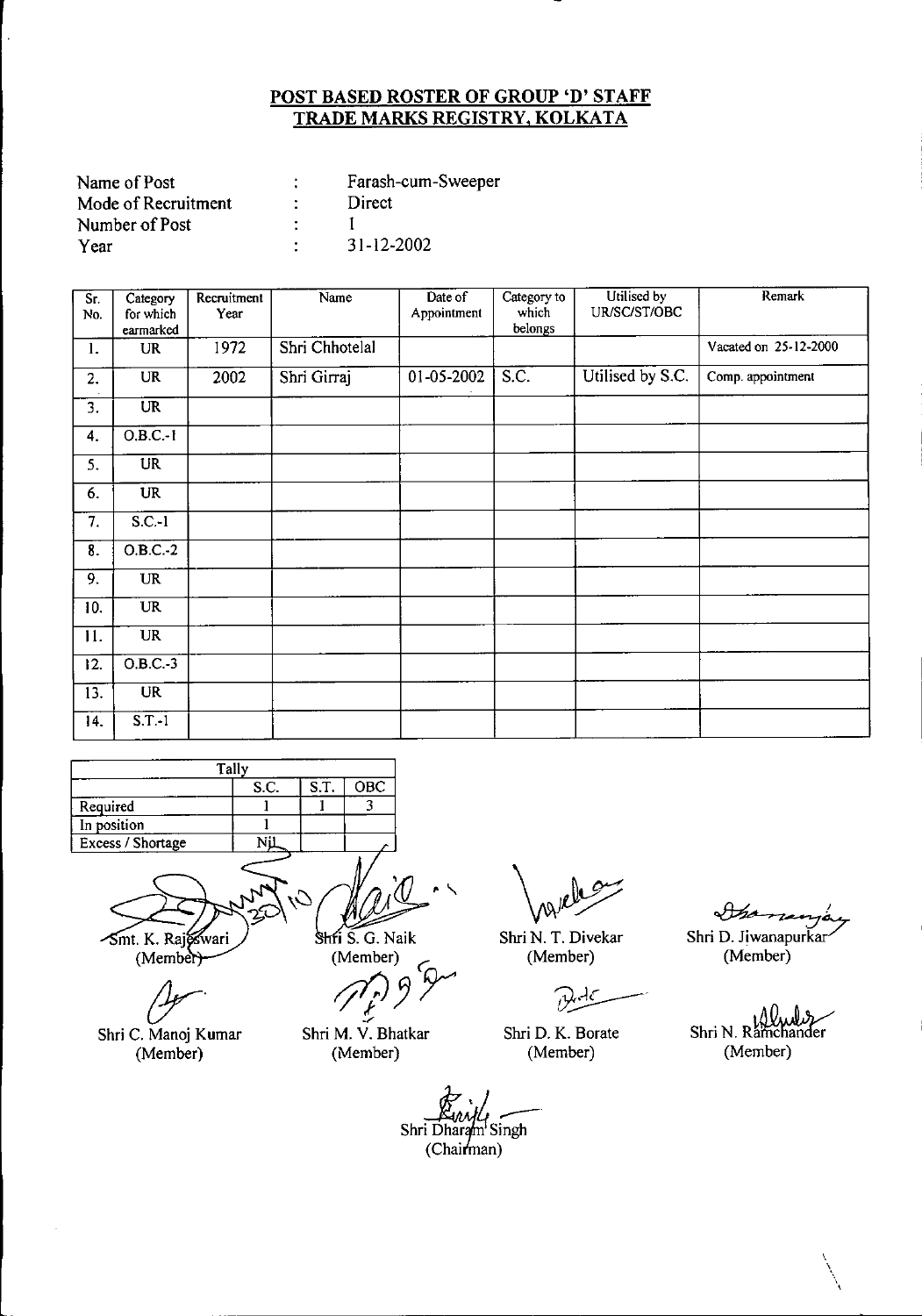| Name of Post        | Farash-cum-Sweeper |
|---------------------|--------------------|
| Mode of Recruitment | Direct             |
| Number of Post      |                    |
| Year                | $31 - 12 - 2003$   |

| Sr.<br>No. | Category<br>for which | Recruitment<br>Year | Name           | Date of     | Category to<br>which | Utilised by<br>UR/SC/ST/OBC | Remark                |
|------------|-----------------------|---------------------|----------------|-------------|----------------------|-----------------------------|-----------------------|
|            | earmarked             |                     |                | Appointment | belongs              |                             |                       |
| 1.         | <b>UR</b>             | 1972                | Shri Chhotelal |             |                      |                             | Vacated on 25-12-2000 |
| 2.         | <b>UR</b>             | 2002                | Shri Girraj    | 01-05-2002  | S.C.                 | Utilised by S.C.            | Comp. appointment     |
| 3.         | <b>UR</b>             |                     |                |             |                      |                             | $\bullet$             |
| 4.         | $O.B.C.-1$            |                     |                |             |                      |                             |                       |
| 5.         | <b>UR</b>             |                     |                |             |                      |                             |                       |
| 6.         | <b>UR</b>             |                     |                |             |                      |                             |                       |
| 7.         | $S.C.-1$              |                     |                |             |                      |                             |                       |
| 8.         | $O.B.C.-2$            |                     |                |             |                      |                             |                       |
| 9.         | <b>UR</b>             |                     |                |             |                      |                             |                       |
| 10.        | <b>UR</b>             |                     |                |             |                      |                             |                       |
| 11.        | <b>UR</b>             |                     |                |             |                      |                             |                       |
| 12.        | $O.B.C.-3$            |                     |                |             |                      |                             |                       |
| 13.        | <b>UR</b>             |                     |                |             |                      |                             |                       |
| 14.        | $S.T.-I$              |                     |                |             |                      | $\mathbf{r}$                |                       |

|                   | Tally |      |     |
|-------------------|-------|------|-----|
|                   | S.C.  | S.T. | OBC |
| Required          |       |      |     |
| In position       |       |      |     |
| Excess / Shortage |       |      |     |
|                   |       |      |     |



Smt. K. Kajeswari (Member)

Shri C. Manoj Kumar (Member)

Shri S. G. Naik

(Member)<br>*(1, )* 9 <sup>Syr</sup>

Shri M. V. Bhatkar (Member)

Shri N. T. Divekar (Member)

Shri D. K. Borate (Member)

**∝** Shri D. Jiwanapurkar

(Member)

Shri N. Ramchander (Member)

Shri Dharam Singh  $(Chairman)$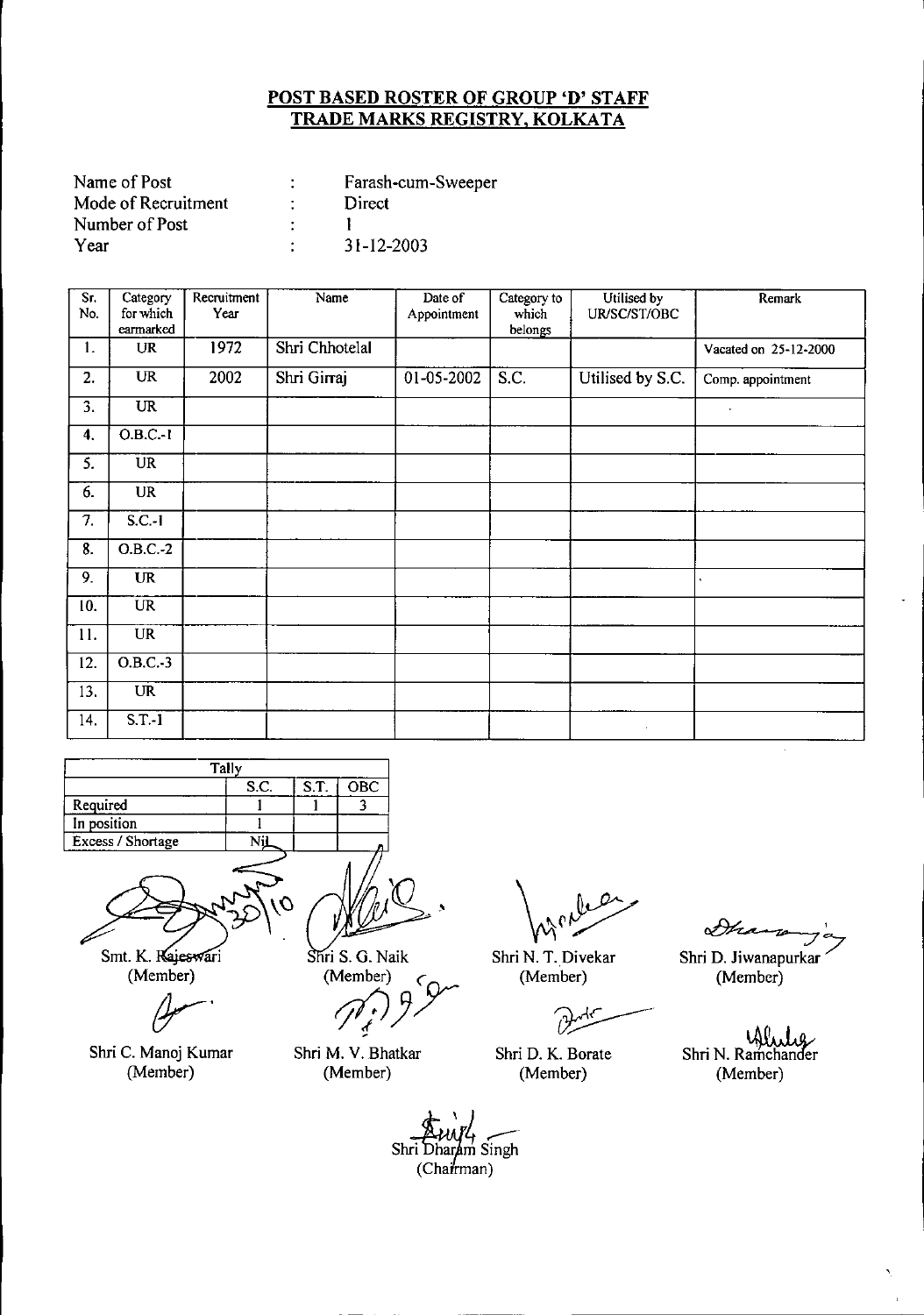| Name of Post        |        | Farash-cum-Sweeper |
|---------------------|--------|--------------------|
| Mode of Recruitment |        | Direct             |
| Number of Post      | $\sim$ |                    |
| Year                |        | 31-12-2004         |

| Sr.<br>No. | Category<br>for which | Recruitment<br>Year | Name           | Date of<br>Appointment | Category to<br>which | Utilised by<br>UR/SC/ST/OBC | Remark                |
|------------|-----------------------|---------------------|----------------|------------------------|----------------------|-----------------------------|-----------------------|
|            | earmarked             |                     |                |                        | belongs              |                             |                       |
| 1.         | <b>UR</b>             | 1972                | Shri Chhotelal |                        |                      |                             | Vacated on 25-12-2000 |
| 2.         | <b>UR</b>             | 2002                | Shri Girraj    | 01-05-2002             | $\overline{S.C.}$    | Utilised by S.C.            | Comp. appointment     |
| 3.         | <b>UR</b>             |                     |                |                        |                      |                             |                       |
| 4.         | $O.B.C.-1$            |                     |                |                        |                      |                             |                       |
| 5.         | UR                    |                     |                |                        |                      |                             |                       |
| 6.         | <b>UR</b>             |                     |                |                        |                      |                             |                       |
| 7.         | $S.C.-1$              |                     |                |                        |                      |                             |                       |
| 8.         | $O.B.C.-2$            |                     |                |                        |                      |                             |                       |
| 9.         | <b>UR</b>             |                     |                |                        |                      |                             |                       |
| 10.        | <b>UR</b>             |                     |                |                        |                      |                             |                       |
| 11.        | <b>UR</b>             |                     |                |                        |                      |                             |                       |
| 12.        | $O.B.C.-3$            |                     |                |                        |                      |                             |                       |
| 13.        | <b>UR</b>             |                     |                |                        |                      |                             |                       |
| 14.        | $S.T.-I$              |                     |                |                        |                      |                             |                       |

|                   | Tally |      |     |
|-------------------|-------|------|-----|
|                   | S.C.  | S.T. | OBC |
| Required          |       |      |     |
| In position       |       |      |     |
| Excess / Shortage | Nil   |      |     |
|                   |       |      |     |

Smt. K. Rajoswari (Member)

Shri C. Manoj Kumar (Member)

Shri S. G. Naik

 $\left(\begin{matrix} \mathsf{Member} \ \mathsf{A} \end{matrix}\right) \begin{matrix} \mathsf{A} \ \mathsf{B} \end{matrix}$ 

 $\frac{1}{2}$ Shri M. V. Bhatkar (Member)

Shri N. T. Divekar

(Member)

~.

Shri D. K. Borate (Member)

PJI. Shri D. Jiwanapurkar

(Member)

Shri N. Ramchander (Member)

Shri Dharam Singh<br>(Chairman)